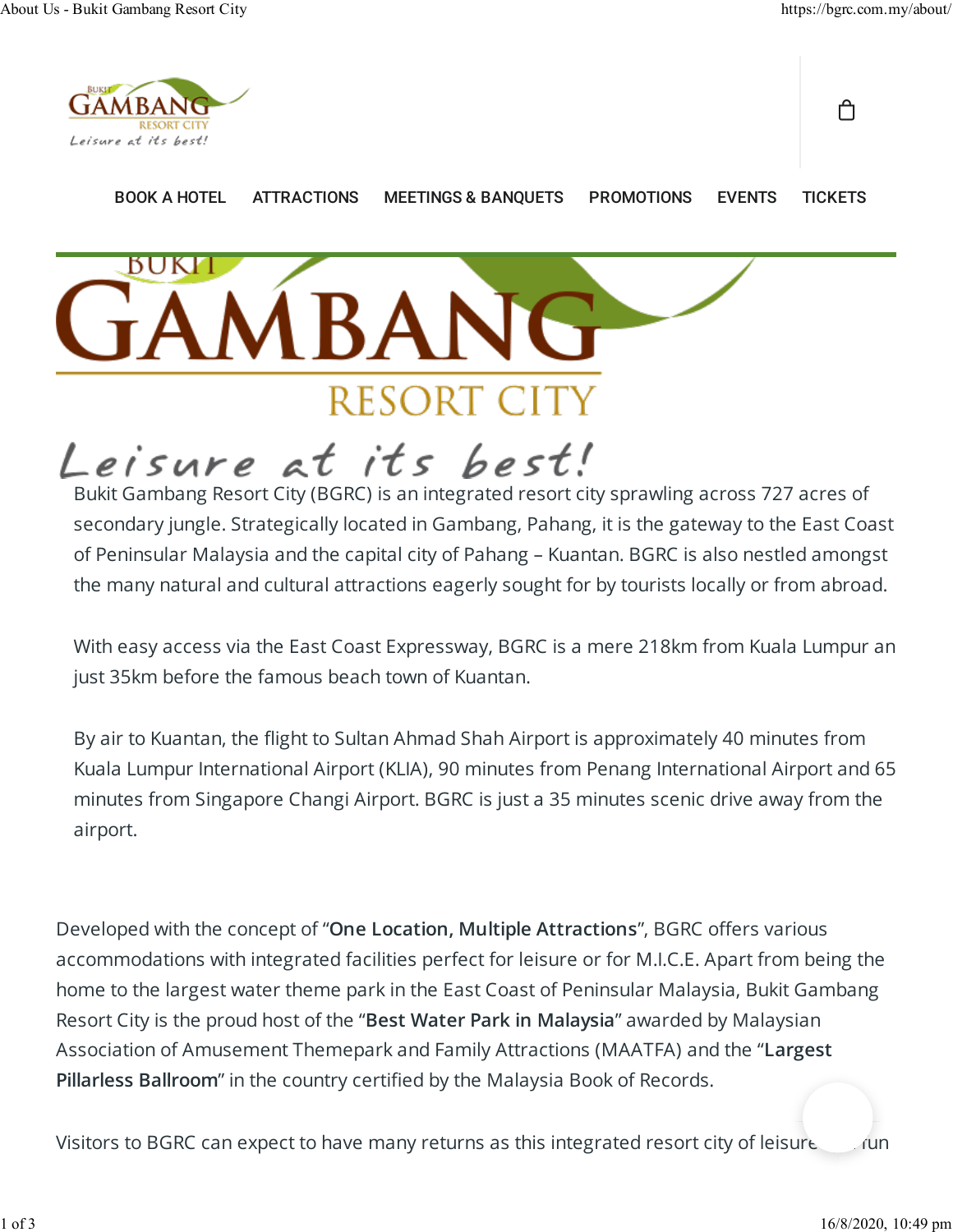### Holiday in Bukit Gambang Resort City



is still progressively expanding with more exciting developments in store over the coming years.

Bukit Gambang Resort City is managed by Sentoria Themeparks and Resorts Sdn. Bhd. (747796-W) the leisure and hospitality arm of the famous Sentoria Group Berhad.

#### **ABOUT**

About Us Contact Us

#### PLAN YOUR VISIT

Getting Here Show Schedule Rules & Regulations Park Map Tickets & Pricings

#### ATA RIA RE SORT **CITIES**

Langkawi Nature Park Borneo Samariang Resort City Morib Bay Resort City Langkawi Geopark Resort City

#### **ADDRESS**

Bukit Gambang Resort City 26300 Gambang, Kuantan Pahang, Malaysia. Tel: +609-548 8000 Email : enquiry@bgrc.com.my

#### Kuala Lumpur Sales Office No. 56 & 58, Jalan Dagang SB 4/2,

Taman Sg Besi Indah, 43300, Seri Kembangan, Selangor, Malaysia. Tel: +603-8941 9898